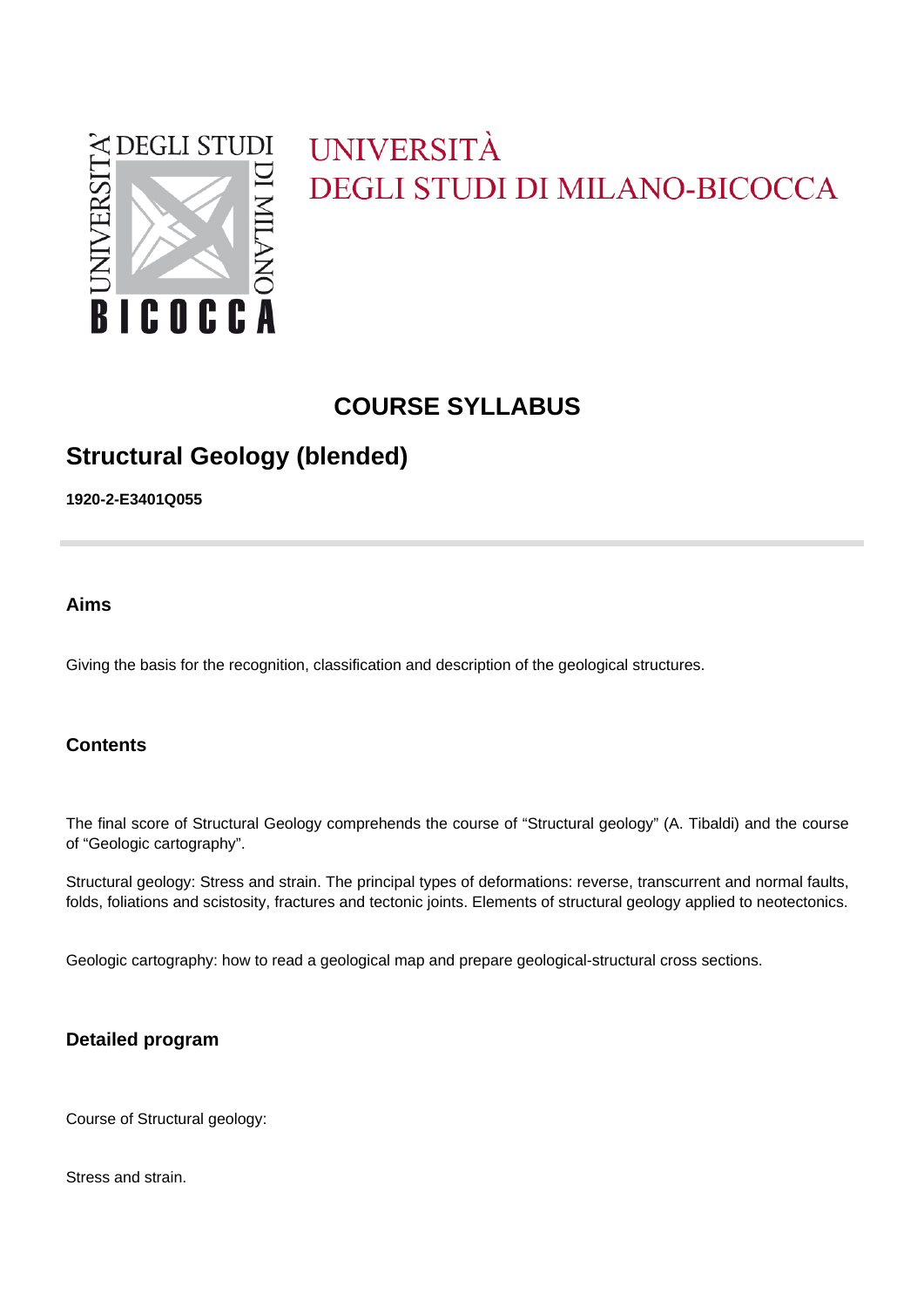Simple shear and pure shear.

Fundamental equations and relations in different conditions of pressure, temperature and time.

The scale of deformations.

The principal types of deformations: faults, characteristics, types, classification based on their dip and kinematics, methods and limits of reconstructing fault kinematics, problems and limits for the calculus of fault offset, faults with and without morphological features, possible causes and interactions between endogenous dynamics and exogenous modelling.

Possible associations of reverse, transcurrent and normal faults.

Folds: nomenclature, scale, amplitude, wavelength, persistence, coherence and interference, styles in relation with rock rheology, origin of stresses, and crustal environment.

Foliations and scistosity.

Fractures and tectonic joints, types, characteristics, causes and environment of formation.

The main structures linked with magmatic stress and methods for distinguishing them from the tectonic deformations s.s.

Geology of earthquakes. Main methods for the application of structural geology as a contribution for the assessment of seismic hazard. examples of areas in Italy under seismic threat.

#### **Prerequisites**

Base knowledge of geology.

## **Teaching form**

Course of Structural geology: Lessons.

#### **Textbook and teaching resource**

Tibaldi Alessandro, 2015. Fondamenti di Geologia Strutturale. Lulu Press, Raleigh, USA, 231 pp (available on: www.Lulu.com).

#### **Semester**

Second semester

#### **Assessment method**